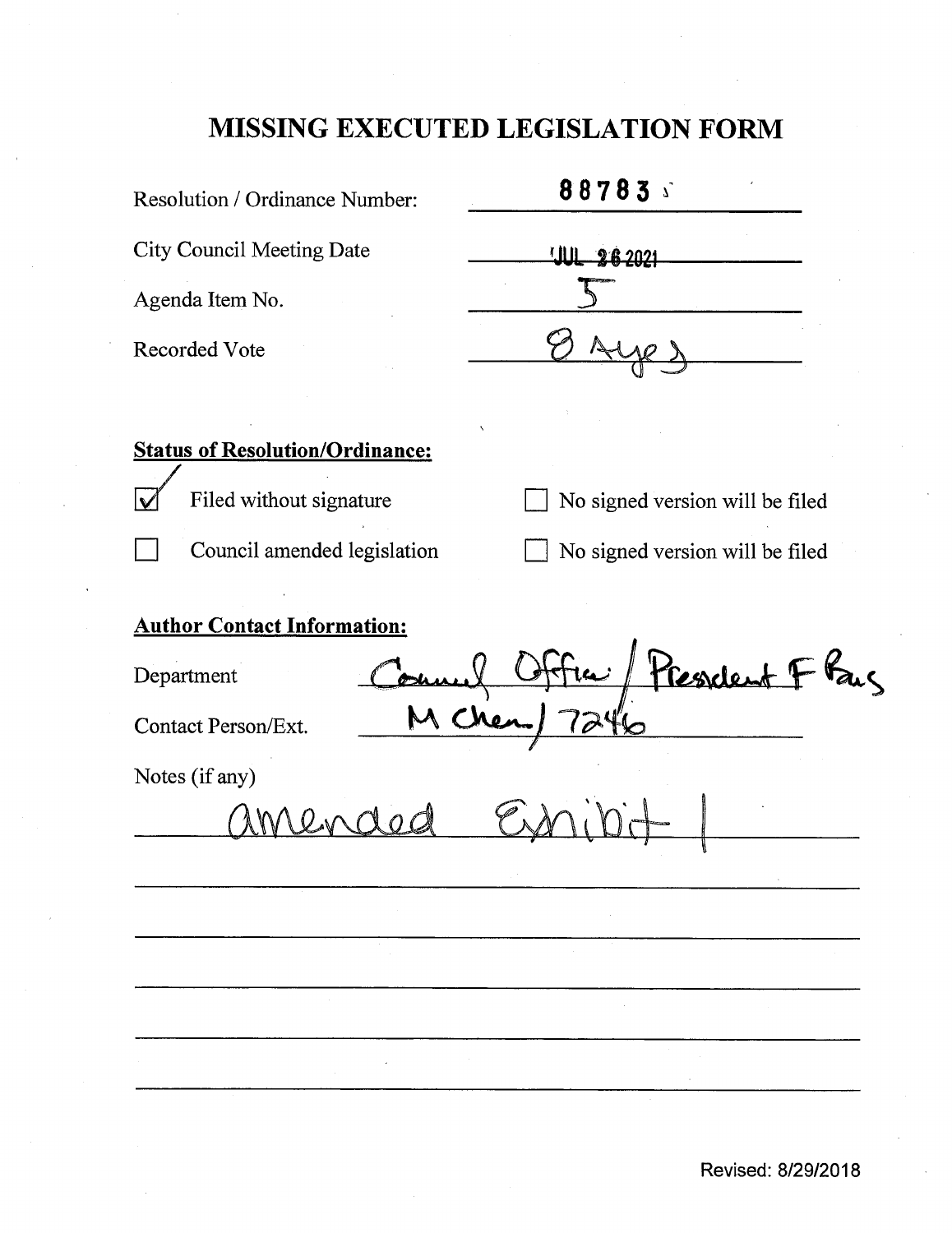OFFICE OF THE CITY CLERK

Approved as to Form and Legality

**DRAFT**

City Attorney's Office

## **OAKLAND CITY COUNCIL**

## **RESOLUTION NO.** C.M.S.

#### **INTRODUCED BY COUNCILMEMBER LOREN TAYLOR, COUNCILMEMBER SHENG THAO, COUNCILMEMBER TREVA REID, AND COUNCIL PRESIDENT NIKKI FORTUNATO BAS**

**ADOPT A RESOLUTION AMENDING RESOLUTION NO. 88717 C.M.S., WHICH ADOPTED THE FISCAL YEAR 2021-23 BIENNIAL BUDGET, TO APPROPRIATE ADDITIONAL FUNDING FOR TRAFFIC CALMING PROJECTS, INFRASTRUCTURE, AND PUBLIC ART (MURALS) AND TO RE-DESIGNATE THE FUNDING SOURCE FOR VARIOUS PROJECTS, PROGRAMS, AND GRANTS AS SPECIFICALLY SET FORTH IN EXHIBIT 1**

**WHEREAS,** on June 24, 2021 the Council adopted Resolution No. 88717 authorizing the Biennial balanced budget for fiscal years 2021-23 and appropriating certain funds to provide for the expenditures proposed by said budget; and

**WHEREAS,** Section 801 of the Charter of the City of Oakland requires that the Oakland City Council adopt by resolution a budget of proposed expenditures and appropriations necessary for the ensuing year; and

**WHEREAS,** the City Council has a longstanding policy of adopting a two-year budget and of making adjustments to the biennial budget; and

**WHEREAS,** at the June 24, 2021 City Council meeting there were proposed budget amendments that were not adopted; and

**WHEREAS,** at the June 24, 2021 City Council meeting, the City Council indicated an intention to return to Council with proposed allocations from certain fund balances; and

WHEREAS, these available funds can be allocated for vital economic development, public safety, transportation, and capital projects that are needed in our community; and now therefore be it

**RESOLVED:** That Resolution No. 88717, which adopted the FY 2021-23 Biennial Budget adjustments, is hereby amended to fund murals across the City of Oakland, business